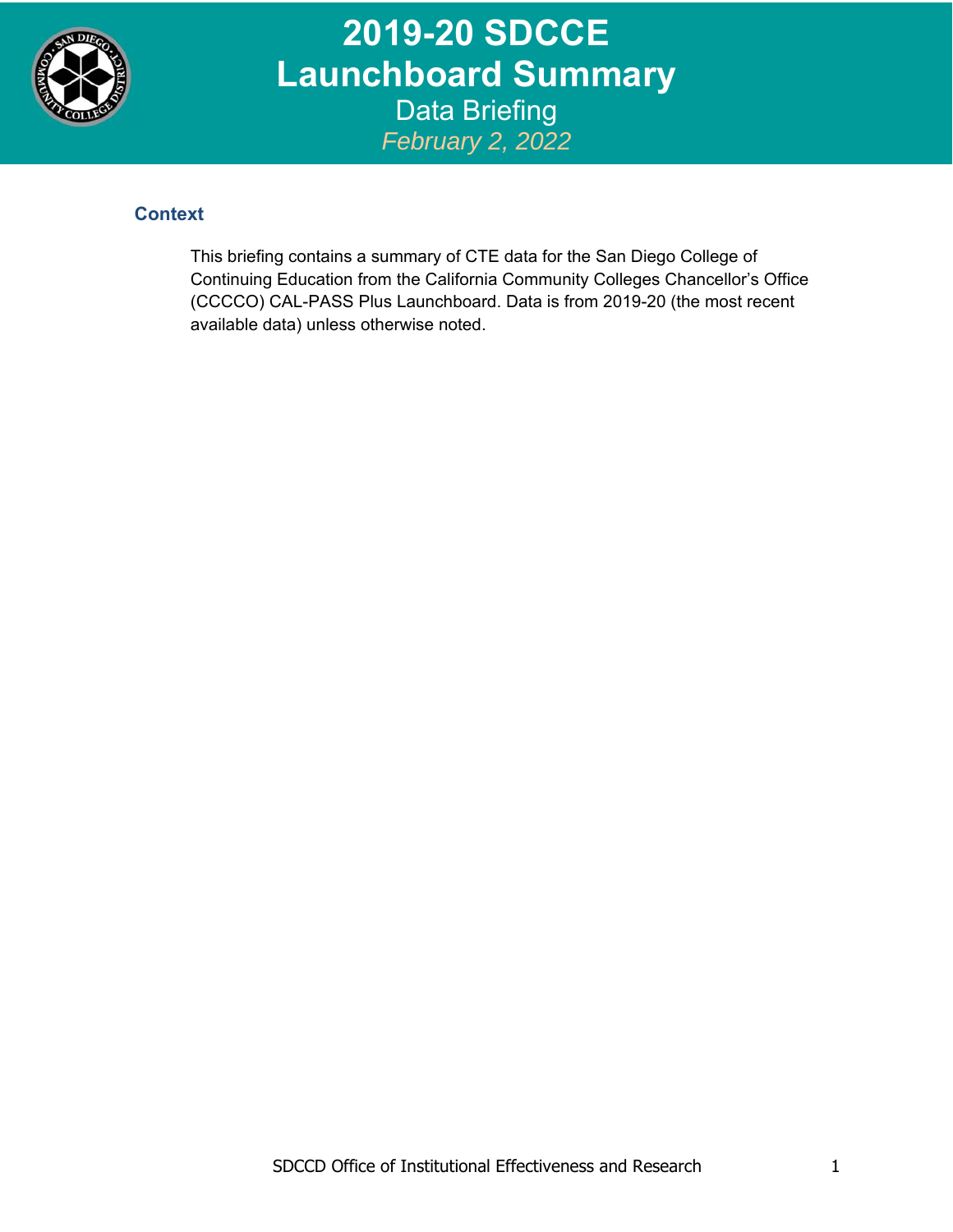| <b>By Demographic Groups (Non-Credit)</b> |                                                                                                     |                                                                                                         |                                                                                                         |  |  |  |  |  |  |
|-------------------------------------------|-----------------------------------------------------------------------------------------------------|---------------------------------------------------------------------------------------------------------|---------------------------------------------------------------------------------------------------------|--|--|--|--|--|--|
| <b>Metric</b>                             | <b>Observation</b>                                                                                  | <b>CTE</b>                                                                                              | <b>Non-CTE</b>                                                                                          |  |  |  |  |  |  |
| Gender                                    | Female representation<br>higher among both CTE<br>and non-CTE.                                      | 41%<br>Male:<br>Female:<br>59%                                                                          | 36%<br>Male:<br>63%<br>Female:                                                                          |  |  |  |  |  |  |
| <b>Ethnicity</b>                          | Latinx students are<br>largest group of both<br>CTE and non-CTE.                                    | 9%<br>Af.Am:<br>Asian:<br>13%<br>5%<br>Filipino:<br>39%<br>Latinx:<br>28%<br>White:<br>4%<br>Mult. Eth: | 8%<br>Af.Am:<br>Asian:<br>16%<br>3%<br>Filipino:<br>37%<br>Latinx:<br>31%<br>White:<br>3%<br>Mult. Eth: |  |  |  |  |  |  |
| Age Group                                 | CTE population is<br>slightly older.                                                                | Under 30:<br>37%<br>63%<br>$30+$ :                                                                      | Under 30:<br>35%<br>$30+$ :<br>65%                                                                      |  |  |  |  |  |  |
| Previous<br>Education                     | CTE population more<br>likely to have previously<br>received a community                            | <b>Ever Attended Another</b><br>College in Same Pathway:<br>20%                                         | <b>Ever Attended Another</b><br>College in Same Pathway:<br>21%                                         |  |  |  |  |  |  |
|                                           | college award.                                                                                      | <b>Previously Received</b><br>CC Award:<br>23%                                                          | <b>Previously Received</b><br>CC Award:<br>14%                                                          |  |  |  |  |  |  |
| Ed Goal                                   | <b>CTE</b> population less<br>likely to be Adult<br>Ed/ESL, more likely to<br>be Short-term Career. | 6%<br>Adult Ed/ESL:<br>12%<br>Short-Term Career:<br>Degree/Transfer:<br>19%<br>Undecided/Other:<br>64%  | Adult Ed/ESL:<br>25%<br>Short-Term Career: 4%<br>18%<br>Degree/Transfer:<br>53%<br>Undecided/Other:     |  |  |  |  |  |  |
| <b>Full Time</b><br>Unit Load             | Not applicable.                                                                                     | N/A                                                                                                     | N/A                                                                                                     |  |  |  |  |  |  |
| First<br>Generation                       | CTE more likely to be<br>first generation.                                                          | 10%                                                                                                     | 6%                                                                                                      |  |  |  |  |  |  |
| Former<br><b>Foster Youth</b>             | Similar rates                                                                                       | 2%                                                                                                      | 2%                                                                                                      |  |  |  |  |  |  |
| <b>EOPS</b>                               | CTE more likely to<br>receive EOPS.                                                                 | 9%                                                                                                      | 7%                                                                                                      |  |  |  |  |  |  |
| Veteran/<br>Military                      | Similar rates                                                                                       | 3%                                                                                                      | 3%                                                                                                      |  |  |  |  |  |  |
| Economically<br>Disadvantaged             | <b>CTE Population more</b><br>likely to be<br>disadvantaged.                                        | Perkins:<br>69%<br>SCFF:<br>35%                                                                         | Perkins:<br>42%<br>SCFF:<br>27%                                                                         |  |  |  |  |  |  |
| First-time                                | Lower first-time rates for<br>CTE population.                                                       | 22%                                                                                                     | 26%                                                                                                     |  |  |  |  |  |  |

*Table 1. CCCCO Launchboard Summary, Non-credit CTE Courses at SDCCD, 2019-20.*